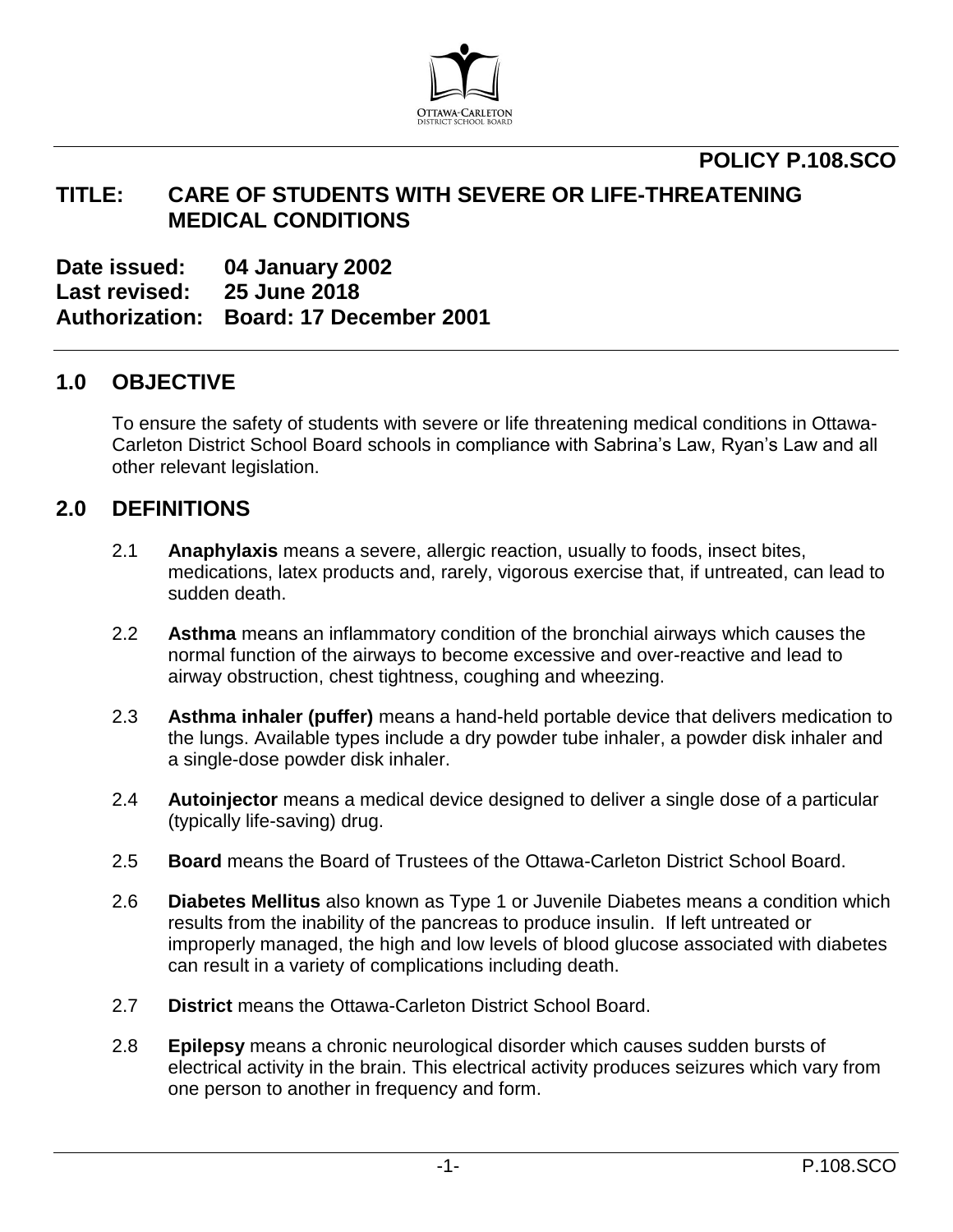- 2.9 **Heart condition** means a condition, or group of conditions, affecting the structure and functions of the heart.
- 2.10 **In loco parentis** is a legal term, means in the place of a parent or with a parent's rights, duties and responsibilities.
- 2.11 **Pacemaker** means a heart device that overrides slow or abnormal heart beats, and ensures adequate function for activities of daily living. Without treatment, a slow heart beat can lead to weakness, confusion, dizziness, fainting, shortness of breath and death.
- 2.12 **Plan of Care** is/are document(s) that contain individualized information on a student with a severe or life-threatening condition(s) which informs the school about care requirements.
- 2.13 **Ryan's Law** requires all school boards in the province to develop and maintain policies and procedures to protect students who have asthma and sets the age of 16 as the age of consent.
- 2.14 **Sabrina's Law** ensures all school boards have policies or procedures in place to address anaphylaxis in schools.
- 2.15 **Severe or life-threatening conditions** include, but are not limited to, anaphylaxis, asthma, diabetes, epilepsy, and heart condition(s).

## **3.0 POLICY**

### Guiding Principles

- 3.1 The Board supports students with severe or life-threatening medical conditions and makes every effort to ensure they are able to fully access school in a safe, accepting and healthy learning environment by:
	- a) empowering students as confident and capable learners to reach their full potential for self-management of medical conditions;
	- b) ensuring that a process is in place to manage a Plan of Care for every student with a life-threatening medical condition;
	- c) working with community health partners, including Ottawa Public Health (OPH), Children's Hospital of Eastern Ontario (CHEO) and other agencies, to promote awareness and safety for students;
	- d) treating each student with equity and dignity as provided under the law; and
	- e) protecting the confidentiality of students' medical records and information.

## **4.0 SPECIFIC DIRECTIVES**

4.1 Annually, principals shall communicate information with staff, parents and students about how students with life-threatening medical conditions are supported at school.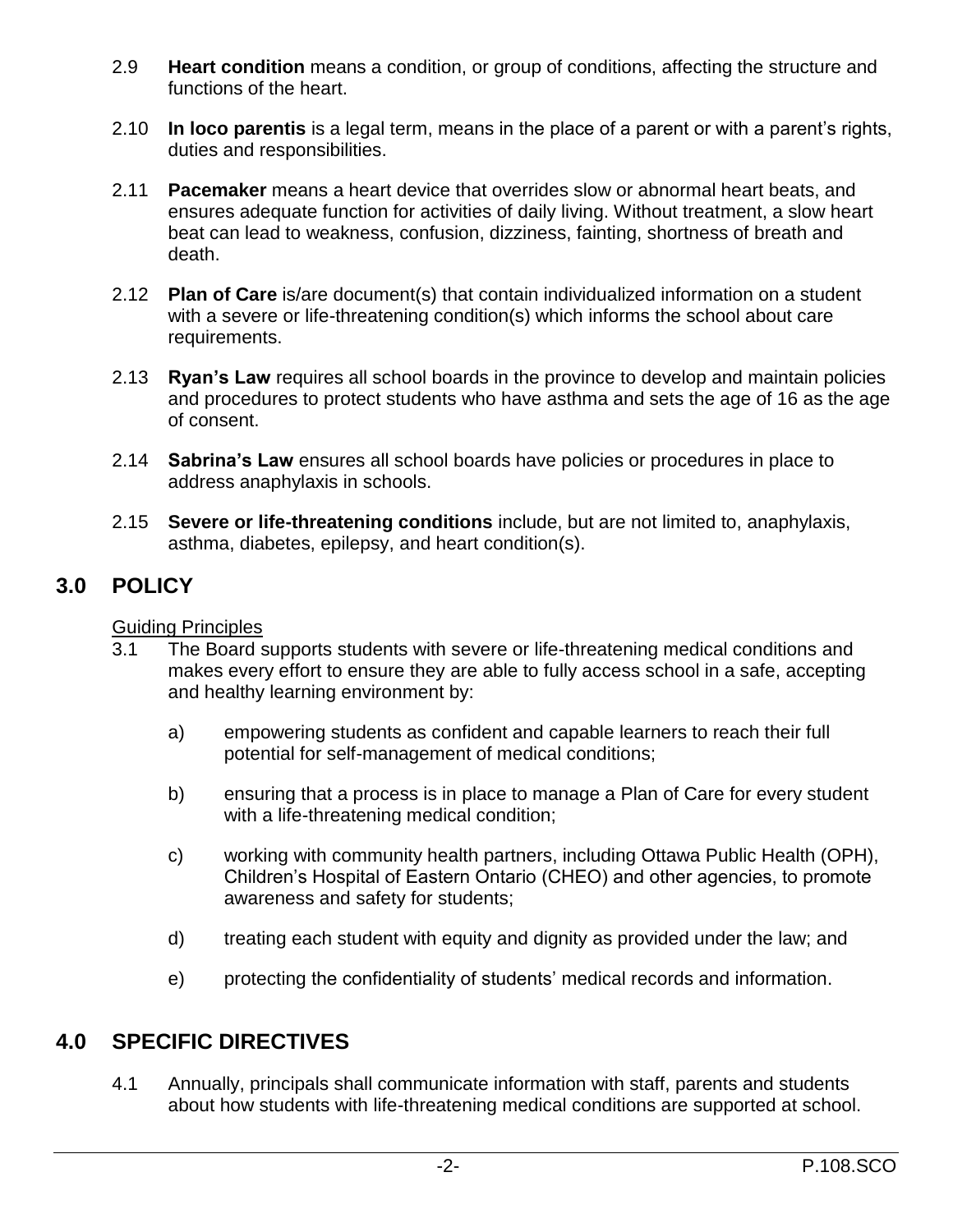- 4.2 Every school principal shall ensure a Plan of Care is in place for every student with severe or life-threatening medical condition(s).
- 4.3 Each school shall develop a communications plan to ensure the effective dissemination of information about Plans of Care with parents, students and employees, as appropriate and authorized by the parents.

Reducing Risk - General

4.4 The District shall attempt to minimize and control allergens and/or triggers in the schools through the education of staff, students and parents/guardians and effective management of the physical space.

Reducing Risk - Anaphylaxis

- 4.5 Each school shall implement the OCDSB General Guidelines for Creating Safe and Healthy Schools for Anaphylactic Students in accordance with Sabrina's Law, 2005 and OCDSB Procedure PR.548.SCO in an effort to minimize potentially fatal allergic reactions.
- 4.6 Every reasonable attempt will be made to ensure that all students formally identified to the OCDSB by competent medical authority as being at severe life threatening anaphylactic or other risks, as a result of the ingestion of certain foods are:
	- a) supervised during all regular nutrition breaks by an adult who has received annual training in the following:
		- (i) anaphylactic allergies and their potential severity;
		- (ii) recognition of the symptoms of anaphylaxis;
		- (iii) administration of auto injector (and the need for a second injection);
		- (iv) recognition of the potential symptoms and/or warning signs of a student in medical distress;
		- (v) the post-incident review plan;
	- b) not provided by OCDSB staff, any food for which express prior parental/guardian permission has not been granted; and
	- c) included at regular nutrition breaks unless the parent/guardian advises otherwise.

#### Reducing Risk - Asthma

- 4.7 Each school shall develop and implement strategies to reduce the risk of exposure to known common asthma triggers in classrooms and common school areas.
- 4.8 Each school shall develop strategies based on the directives established in PR.548.SCO for students with asthma, and in accordance with Ryan's Law*.*

#### Reducing Risk - Diabetes

4.9 Each school shall implement the OCDSB Guidelines for Creating Safe and Healthy Schools for Students with Diabetes, and OCDSB Procedure PR.632.SCO in order to provide for the needs of students with diabetes.

### Review and Training

4.10 Annually, principals shall review this policy and related guidelines and procedures, with the staff (including occasional teachers), the school council and the parents/guardians of students to ensure effective implementation strategies are in place.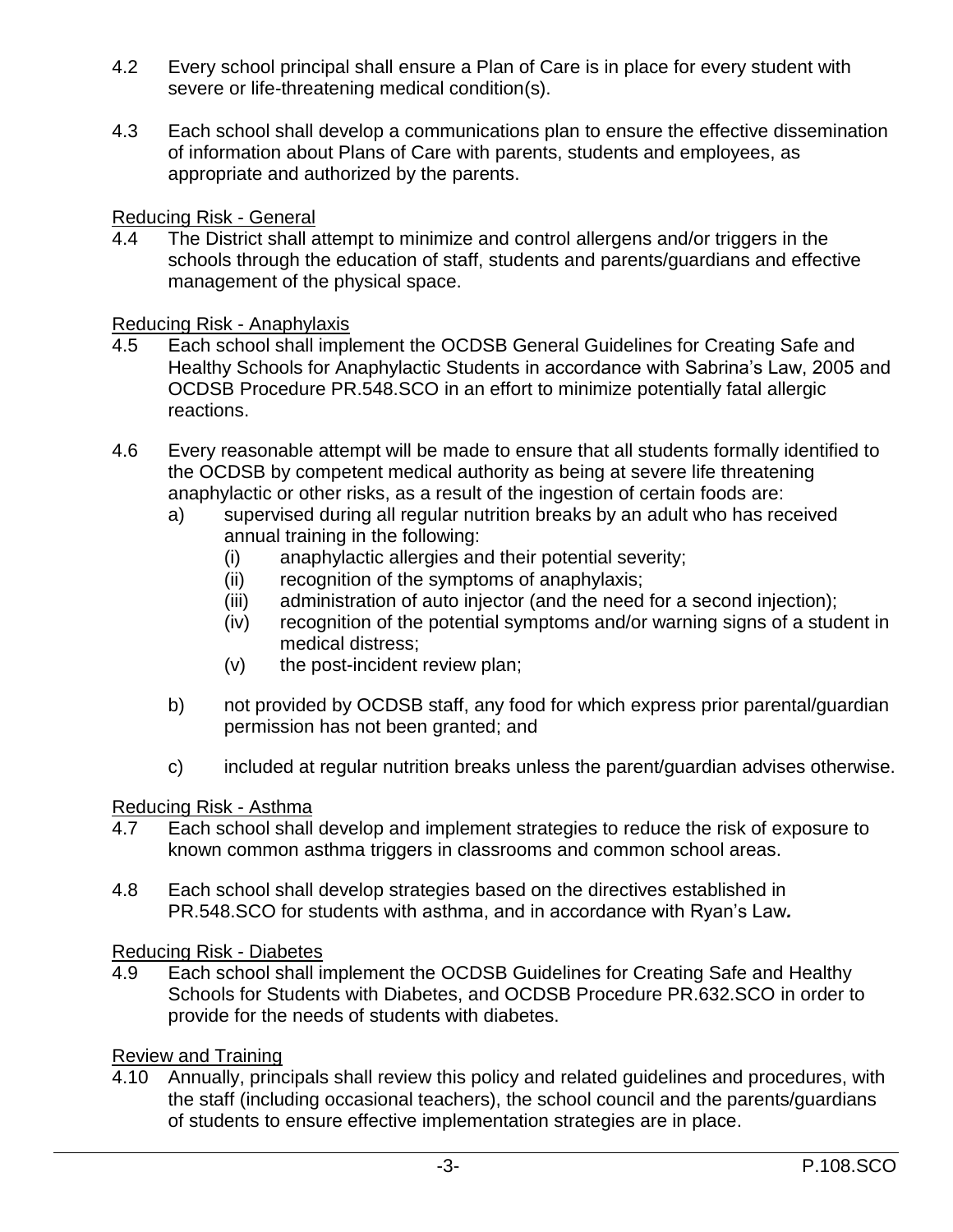- 4.11 The District shall annually provide anaphylaxis training to all school staff.
- 4.12 The District shall provide regular training on how to recognize asthma symptoms and manage asthma exacerbations for all employees and others who are in direct contact with students on a regular basis.

### Administration of Medication

- 4.13 Recognizing that staff usually does not have medical training, the District will handle each situation individually in order to minimize risk in transportation, storage, and administration of medication.
- 4.14 The District requires staff to administer medication to students when it has been prescribed for use during school hours and approved school activities, as follows:
	- a) to administer oral medication provided a current consent form, signed by the student's physician, and by the parent or guardian for students under 18 years of age, or by the student if 18 years of age or over, is on file before any medication is administered by staff or taken by a student under staff supervision;
	- b) in an anaphylactic emergency, to administer an epinephrine auto-injector;
	- c) to administer asthma medication to a student or to supervise a student while he or she takes medication in response to an asthma exacerbation, if the school has the consent of the parent or guardian or pupil, as appropriate; and
	- d) to administer asthma medication in the event of a sudden unexpected or severe asthma exacerbation even without preauthorization.
- 4.15 In order to best support the possible emergency medical needs of a student with asthma, students will be allowed to carry their asthma inhalers/medication with them if they have their parent/guardian's permission to do so if they are under 16. Students over 16 are not required to have their parent/guardian's permission to carry their inhalers/medication with them.
- 4.16 In any emergency situation and in the absence of a signed consent form, staff shall proceed "in loco parentis" in administering prescribed medication in order to reduce risk to the student, in accordance with procedure PR.547.SCO Providing Emergency Medical Care for Students.
- 4.17 The District shall ensure resources are in place to support the safe storage and disposal of medication and medical supplies in schools, as required.
- 4.18 In the event that a student is deemed through medical evidence to be incapable of attending classes, arrangements will be made so that the student may continue studying through another appropriate means, as determined by the student if 18 years of age or older, or the parents/guardians, and representatives of the District.
- 4.19 The Director of Education/Secretary of the Board is authorized to issue such procedures, guidelines and other materials as may be necessary to implement this policy.